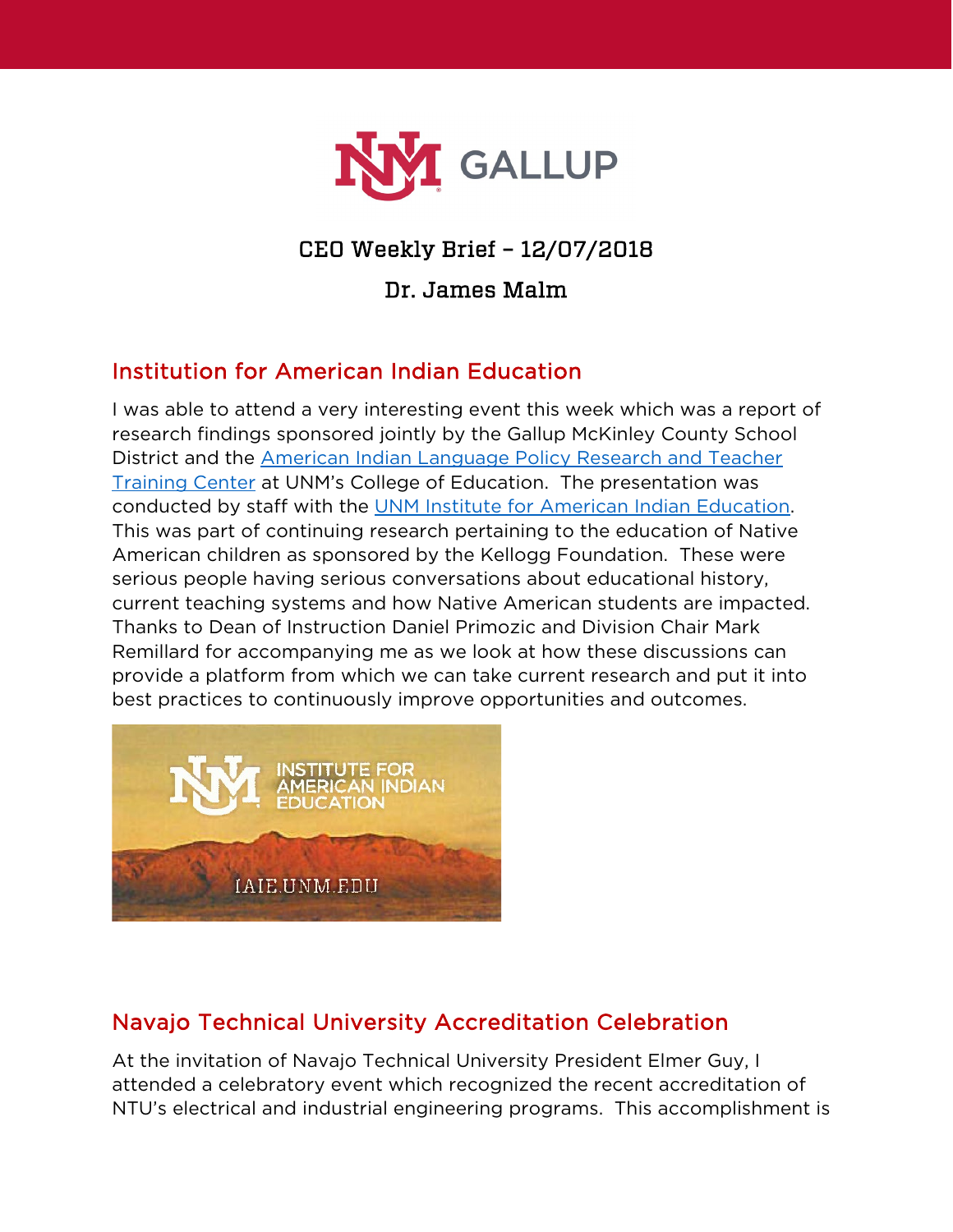another step forward in accrediting baccalaureate degrees at their institution. The event was wonderful and highlighted the great people working throughout northwest New Mexico to improve educational opportunities. While there, Dean Primozic and I joined in conversations with representatives from NTU and NMSU-Grants about strategies for partnering and how collaborative efforts can be undertaken to leverage resources, expand offerings and strengthen higher education in our region.



#### Holiday in New Mexico

Holiday in New Mexico has become a tradition at UNM-Gallup and it was a joy to once again showcase our college and welcome campus members, community friends and Lobos (past, present and future) as we joined in celebrating the holiday season with southwest hospitality. As I strolled the grounds and made note of the many departments, divisions and groups who came together to set out over 1,000 luminarias I was made especially aware of the power of teamwork and its ability to make our campus shine brightly on the outside - and the inside. Happy Holidays to all!